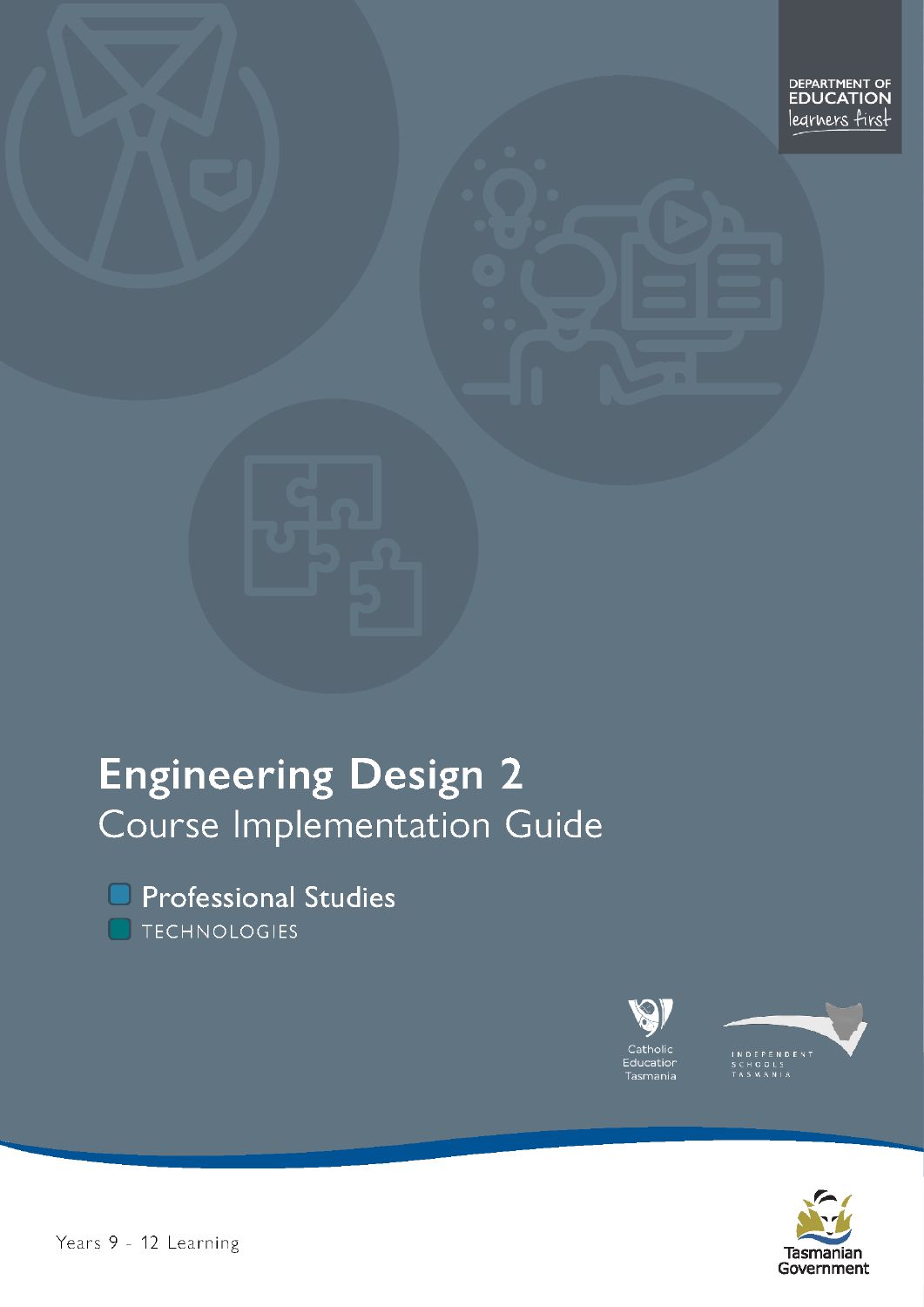## **TABLE OF CONTENTS**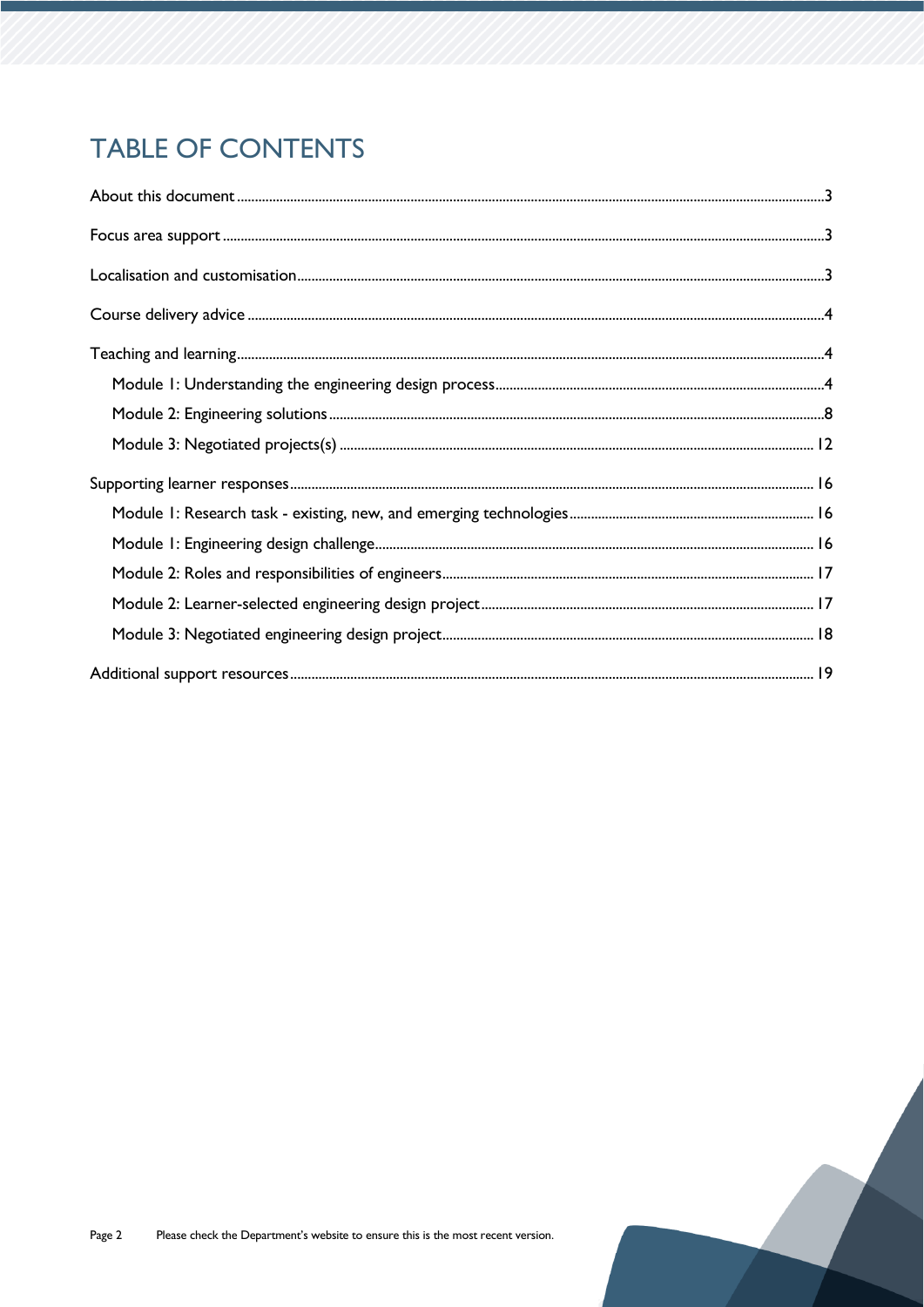# Course Implementation Guide Engineering Design (EDN215122)

## <span id="page-2-0"></span>About this document

This course implementation guide supports the course document<sup>1</sup>. It supports teachers to create active and engaging learning experiences.

The Department of Education's [A Pedagogical Framework](https://documentcentre.education.tas.gov.au/_layouts/15/DocIdRedir.aspx?ID=TASED-1629159896-383) has informed this resource.

## <span id="page-2-1"></span>Focus area support

This is a Professional Studies course.

Exposure to professional practice in Engineering Design occurs through:

- excursions and activities
- guest speakers
- case studies.

Links between professional practice expectations and the learner's work should be explicit.

Learning activities should:

- develop engineering discipline specific skills
- develop transferable skills key to the engineering profession. For example:
	- $\frac{1}{2}$ problem solving
	- analytical thinking
	- communication and presentation skills
	- interpersonal skills
	- project management.
- mirror professional expectations and working in a 'professional manner'.

## <span id="page-2-2"></span>Localisation and customisation

#### **Localisation**

For providers with low numbers:

- This course requires learners to collaborate with others. This may be with:
	- peers
	- community members
	- industry professionals.

<sup>&</sup>lt;sup>1</sup> A 'course document' refers to accredited course information on the [TASC website.](https://www.tasc.tas.gov.au/students/courses/technologies/edn215122/)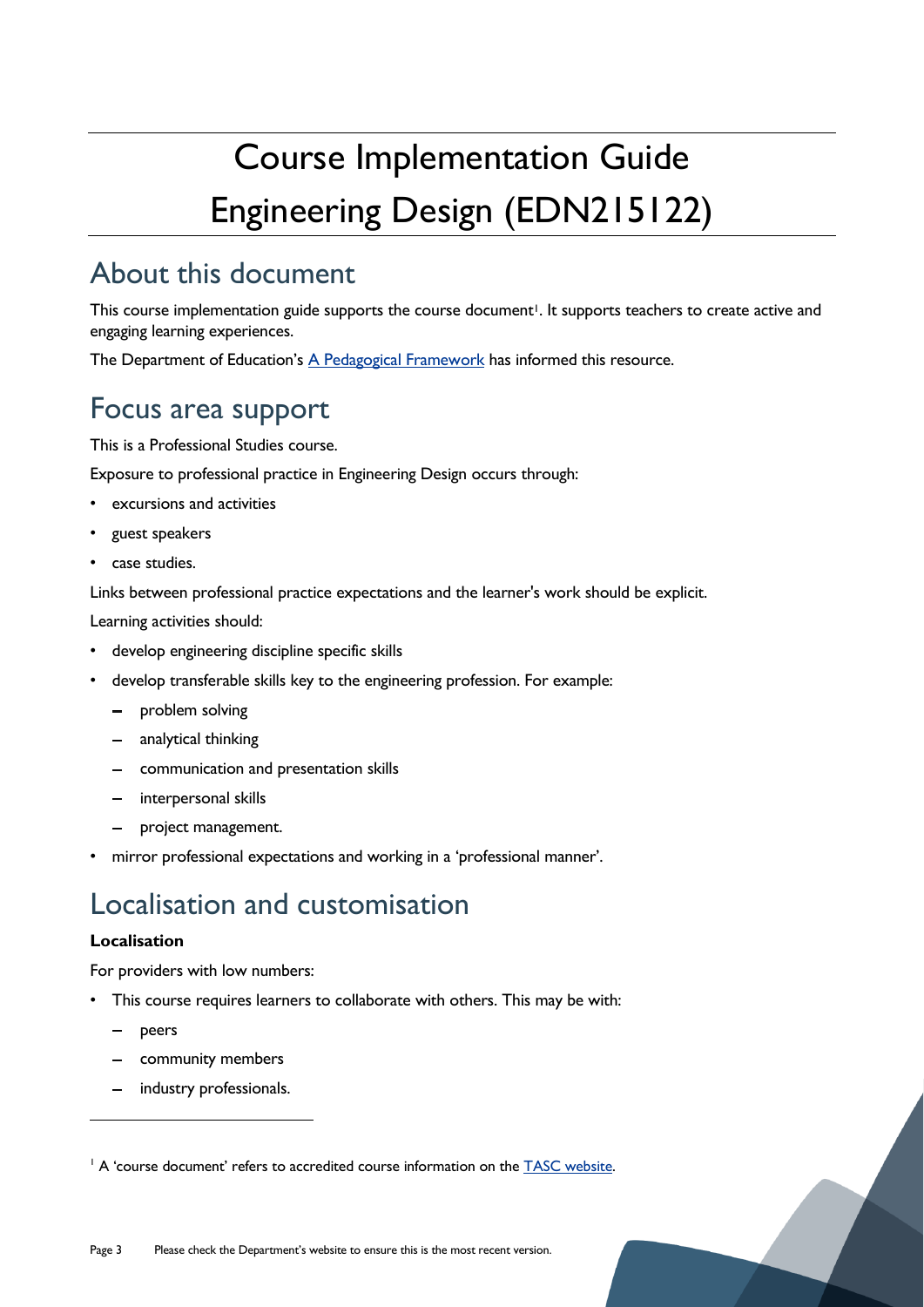For providers in isolated areas:

- Course context should consider access to:
	- local resources and expertise
	- online opportunities to connect with other learners and industry experts.

For providers delivering access remotely:

- Online and in person opportunities to connect with:
	- Engineering Design learners on other sites
	- industry professionals.

#### **Customisation**

Opportunities exist to customise learning and content throughout the course. Examples of this include:

- providers choosing the engineering context(s) for the course delivery
- providers connecting to a particular context relevant to their local community
- learner agency selection from a given range or negotiation of project topics
- embedding learning adjustments and differentiated classroom practice
- flipped classroom/blended learning opportunities.

Providers must include activities that enable the development of key knowledge and skills. The learning outcomes for each module identify these.

The use of real-world practical activities gives learners the opportunity to develop understanding of concepts.

## <span id="page-3-0"></span>Course delivery advice

| Module                                                  | <b>Indicative Times</b> |
|---------------------------------------------------------|-------------------------|
| Module 1 – Understanding the Engineering Design Process | 50hrs                   |
| Module 2 - Engineering Solutions                        | 50hrs                   |
| Module 3 - Negotiated Design Project                    | 50hrs                   |

## <span id="page-3-1"></span>Teaching and learning

### <span id="page-3-2"></span>Module 1: Understanding the engineering design process

The following learning outcomes are a focus of this module:

- 1. use design thinking to generate creative ideas in response to an engineering design challenge
- 2. apply an engineering design process in the development of prototypes
- 3. use project management strategies when working independently and collaboratively with others
- 4. apply an engineering design process to test, review and refine engineered solutions against success criteria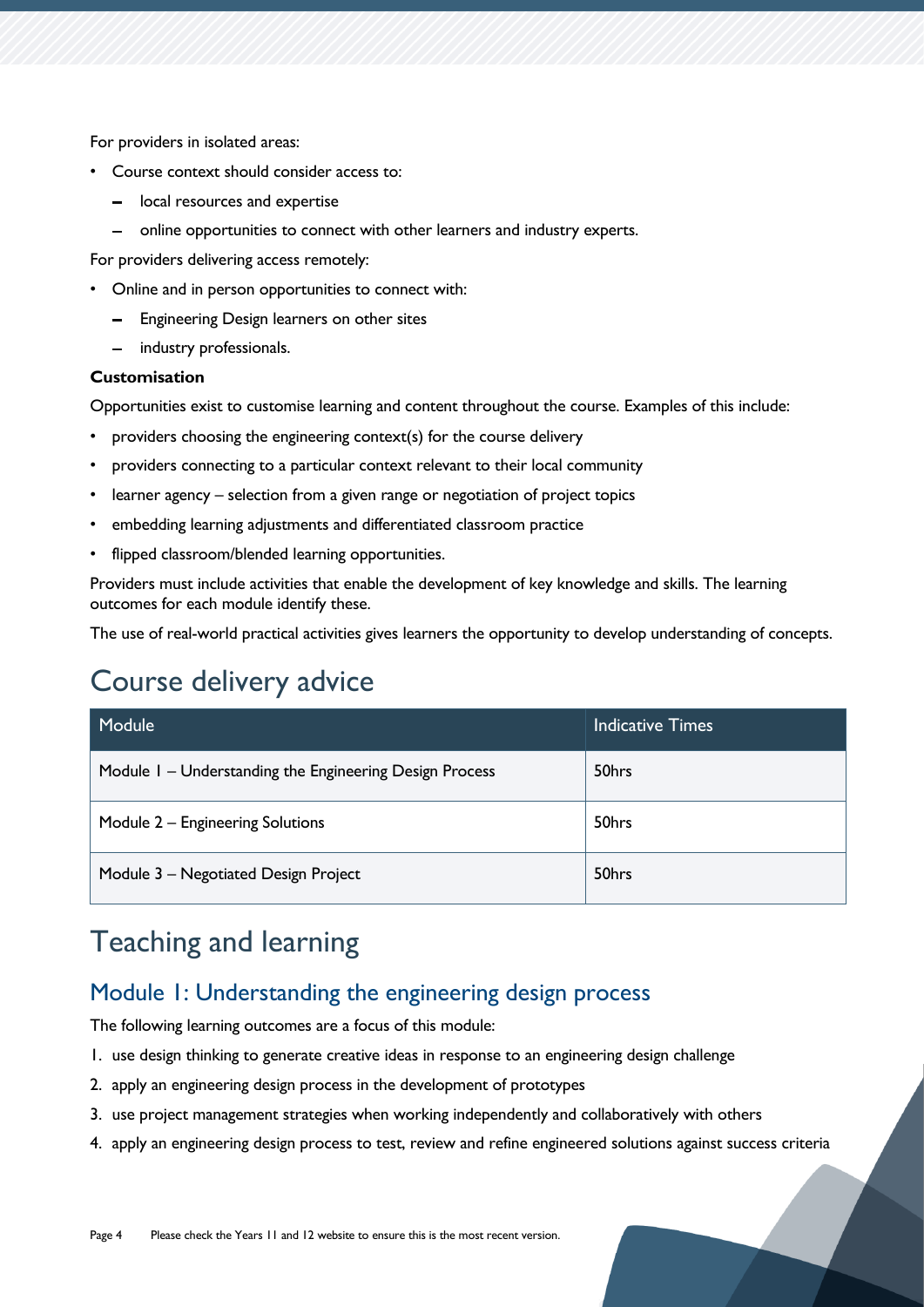- 5. communicate engineering design decisions and solutions
- 6. describe the impact of existing, new, and emerging technologies on people and engineering practice.

### Module 1: Teaching strategies

Design underpins all engineering solutions. This module uses problem-based and project-based learning strategies to introduce the principles of design thinking and engineering design processes.

Short engineering challenges and or an extended whole class activity support learning. Scaffolded tasks provide learners with strategies for problem solving, project management and metacognition. Working to a design brief within an engineering design process is pivotal.

Teachers could:

- model and communicate that mistakes progress learning and develop an innovator's mindset.
- introduce research skills through investigation of existing, new, and emerging technologies that affect engineering.

The process of design development and presentation of a final solution or product support this.

A team-based approach to solving problems through collaboration and peer feedback is encouraged.

Work requirements for this module include:

- an investigation of the impacts of existing, new, and emerging technologies. For example, the development of the mobile phone.
- a project presentation and completed production diary in response to an engineering design challenge.

Please refer to Appendix 3 of the [course document](https://www.tasc.tas.gov.au/students/courses/technologies/edn215122/) for further detail.

#### Module 1: Examples of learning activities

#### The why for learners

These activities describe ways to engage and support learners to set meaningful goals and make connections.

#### Problem solving and critical thinking

Engage learners through authentic design briefs and challenges. For example:

- use scenarios that have real-world context and a set of discussion questions.
- use an interesting photo, picture or book and ask them to post questions and wonderings on a discussion board.
- reverse engineer a physical product (eg a hairdryer or torch, push toys). Learners follow a structured approach to safely disassemble the product. Where available, use manufacturer's instructions and manuals where available. Learners will need to:
	- use appropriate tools safely (eg screwdrivers, pliers, cutters, spanners and measuring equipment)
	- document each stage of the disassembly.
- investigate a disruptive technology (eg smart phone, the wheel, biro). Share with the class how these changed the way we live.
- research great engineering disasters and what could have helped to prevent the disaster.

Engage learners through mini design challenges. For example: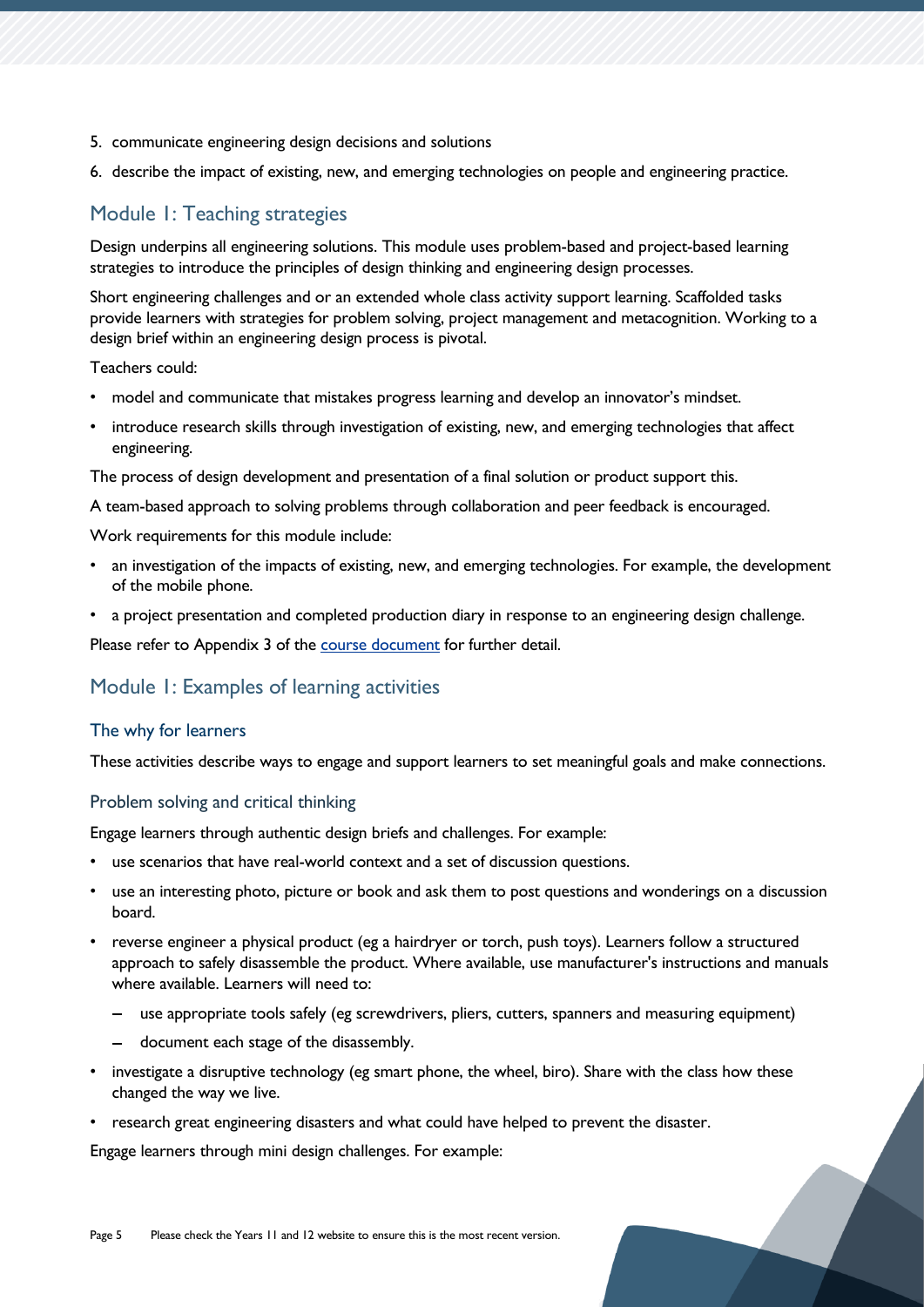- Rapid prototyping (prototype review refine and iterate)
- Design and prototype footwear for overseas travellers in hot tropical countries where the Zika virus is present.
- Use a microcontroller, motors, and mechanisms to make a robot that moves like a living creature.
- Design a prosthetic for an athlete who does not have use of one of their legs. Learners can select the sport the athlete is to take part in.

#### Design

- Participate in a class debate on the topic What is good design?
- Find images or drawings that represent each of the Design Elements and Design Principles
- Create and use a decision matrix to evaluate a design

#### The what and how for learner

These learning activities describe how to help learners grasp big ideas and key understandings and organise new information. They also describe opportunities to create, transfer and deepen knowledge and understanding.

#### Safety protocols

• Design, print and display posters that illustrate the safe and appropriate use of workshop equipment. Consider risk reduction and management. The teacher allocates learners different workshop equipment to research.

#### Design processes

- Interview a designer or engineer. Discuss clients they have provided solutions for, comparing the nature of the tasks and the methods used throughout the design process. Discuss the development of design brief details and documentation. Determine how these have influenced the designers' design process and decisions made.
- Create a design brief that addresses the problem/need/opportunity/situation. Use a template to support learners. Discuss how to develop evaluation criteria that include both qualitative and quantitative aspects.
- Design a simple device and pass it on to another class member to improve your design. Pass on again so that you have 3 different designs to test.
- Design a piece of furniture, inspired by a famous architect, to occupy a particular room or space in your school. [Cardboard furniture design challenge.](https://www.teachengineering.org/makerchallenges/view/uod-2101-out-of-box-cardboard-furniture-design-challenge)

#### Communication

• Keep a visual diary to display inspirational pictures with annotations and initial sketches.

#### Technical skills

- Use production skills (soldering, cutting coding etc.) to produce and test a prototype
- Create an instructional video of the computer-aided design (CAD) or computer aided-manufacturing (CAM) process for 3D printing for your school.
- Draw plans to scale for another class member to build.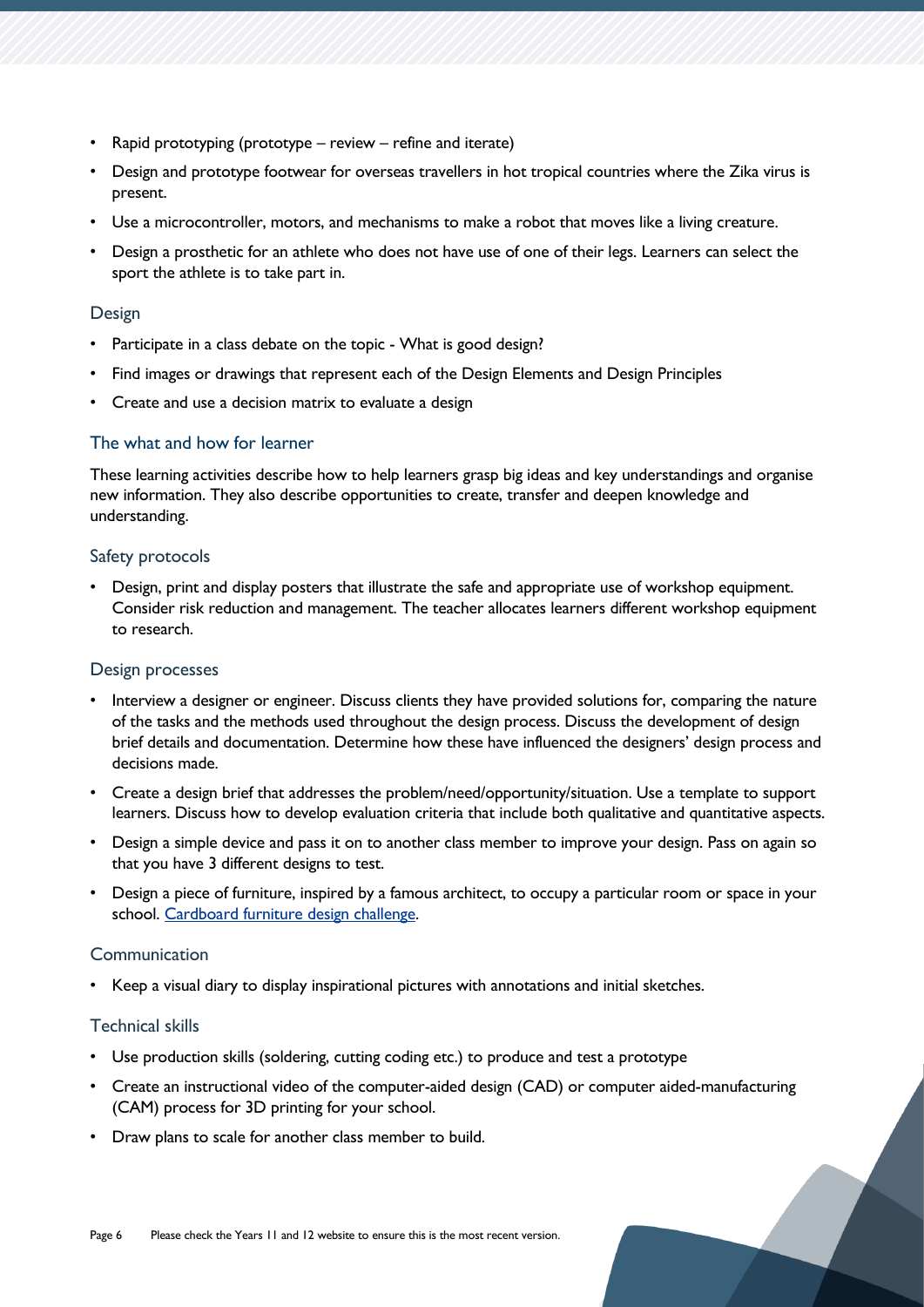### Module 1: Focus area guidance

#### Exposure to professional practice

- engineering design challenges
- managing projects
- investigating existing, new, and emerging technologies.

#### Ideation, research, discovery, and integrated learning

design thinking and engineering design processes.

#### Production and sharing replicating professional paradigm

- communicate with purpose
- solve problem
- prototype
- collaborate
- use a design journal

#### Module 1: Recommended resources

- [Project-based learning infographic](https://education.nsw.gov.au/content/dam/main-education/en/home/teaching-and-learning/school-learning-environments-and-change/future-focused-learning-and-teaching1/introducing-pbl-Infographic.2.jpg) (website Department of Education NSW)
- What is an engineer and what does an engineer do? [What is Engineering?](https://youtu.be/bipTWWHya8A) (YouTube 4:17min)
- [Types of Engineering](https://www.teachengineering.org/k12engineering/types-of-engineering) (website)
- The future of engineering [What's ahead for engineering –](https://www.engineersaustralia.org.au/For-Students-And-Educators/Engineering-Careers/Future-Of-Engineering) and the world! (website Engineers Australia)
- [The Biggest Problems We're Facing Today & The Future of Engineering: Crash Course Engineering #46](https://www.youtube.com/watch?v=Fzq_yuj-oZM) (YouTube 10:24)
- Crash Course Engineering [YouTube Playlist](https://www.youtube.com/playlist?list=PL8dPuuaLjXtO4A_tL6DLZRotxEb114cMR) (46 episodes)
- Thinking like a designer! [How to solve problems like a designer](https://youtu.be/wOrmr5kT-48) (YouTube 4:50min)
- [What is Engineering and What is Design?](https://www.teachengineering.org/lessons/view/umo_challenges_lesson01) (website)
- [Stanford d.school](https://dschool.stanford.edu/resources) (website)
- [Design Thinking: A Non-Linear Process](https://www.interaction-design.org/literature/article/5-stages-in-the-design-thinking-process) (website article)
- Engineering for Good [poster](https://static.pbslearningmedia.org/media/media_files/8b08eb24-72e1-4f7d-8845-3eacbc363052/b0a95283-03e7-4c5c-b177-2158717e5bcb.pdf)
- [The Engineering Design Process: A](https://youtu.be/MAhpfFt_mWM) Taco Party (website)
- The James Dyson Foundation (website and downloadable resources)
	- [Inspiring the Next Generation of Engineers](https://tasedu-my.sharepoint.com/personal/belinda_brannam_education_tas_gov_au/Documents/Curriculum%20Leader%20(Technologies)/Course%20Writing%20T1%202021/Engineering/Engineering%20Curriculum%20(jamesdysonfoundation.com))
	- [Challenge Cards](https://www.jamesdysonfoundation.com/resources/challenge-cards.html)
	- [Disruptive Designs](https://www.jamesdysonfoundation.com/resources/design-icons.html)
- **[Engineering Design Process](https://www.teachengineering.org/populartopics/designprocess) (website)**
- A brief overview of the 5 phase Design Thinking process (YouTube playlist)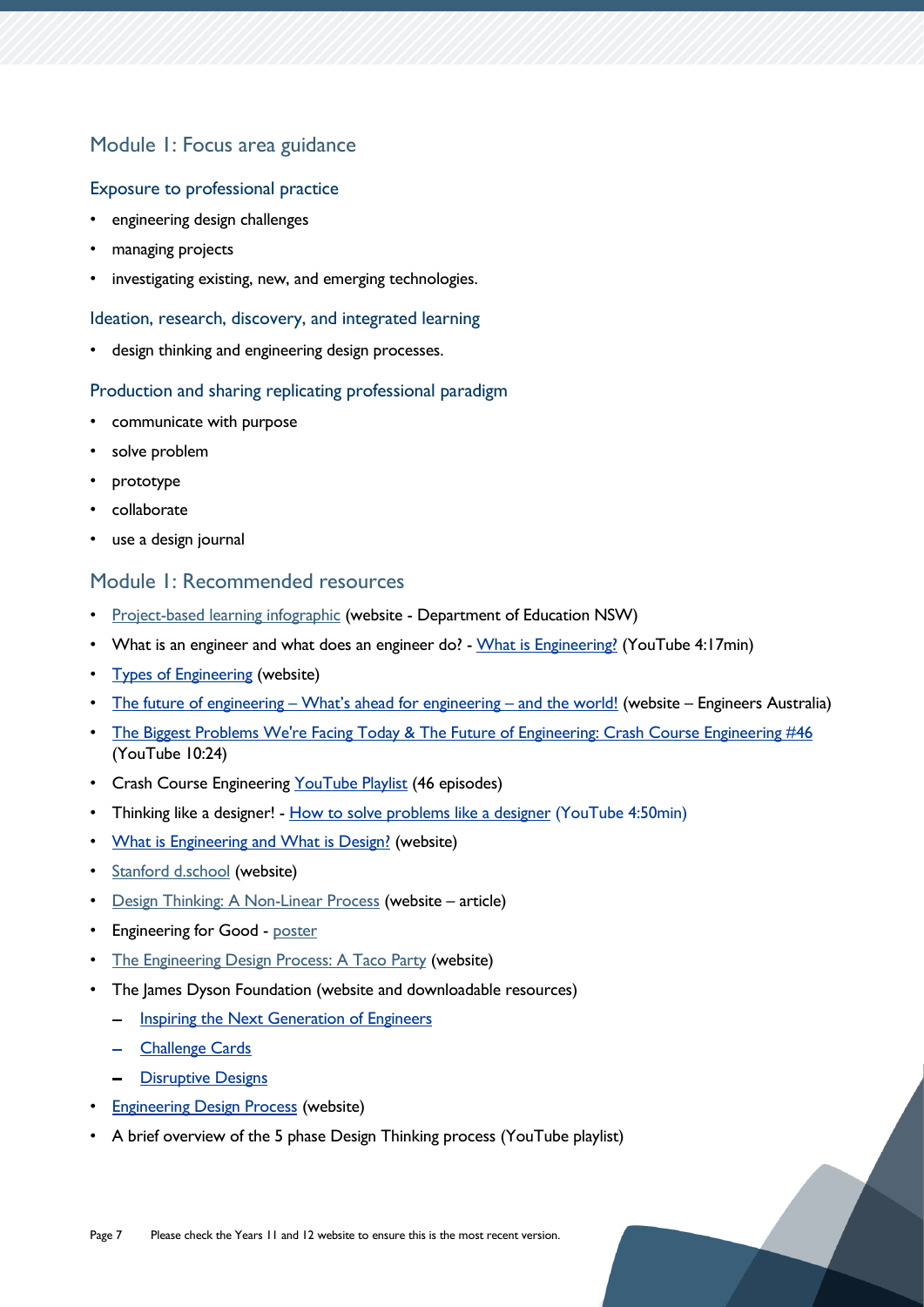- 0. [Design Thinking & Doing](https://youtu.be/bpVzgW8TUQ0)
- 1. [Empathize](https://youtu.be/q654-kmF3Pc)
- 2. [Define](https://youtu.be/TNAdanuvwtc)
- 3. [Ideate](https://youtu.be/zbLxs6te5to)
- 4. [Prototype](https://youtu.be/Q4MzT2MEDHA)
- 5. [Test](https://youtu.be/UVEQCNM6X-A)
- [Ideation](https://www.boardofinnovation.com/staff_picks/our-favorite-ideation-tools/) tools (website) round robin, opposite thinking, mash-up method, analogy thinking, rip and rap, brainstorm cards, collaborative sketching, storyboarding)
- [Rapid prototyping Google Glass](https://www.youtube.com/watch?v=d5_h1VuwD6g)  Tom Chi (YouTube 8:08min)
- Sketch like an Engineer #1 [Intro to hand sketching](https://youtu.be/ceK1tEGZals) (YouTube 8:08min)
- Sketch like an Engineer # 2 [Orthogonal Drawing](https://youtu.be/s4Jj_2R8NLw) (YouTube 7:53min)
- Research existing, new and emerging technologies opportunities for incorporating cross-curriculum priority - Aboriginal and Torres Strait Islander Histories and Cultures The Orb - [Living Cultures](https://www.theorb.tas.gov.au/living-cultures) (website) eg shelters, stone tools, fibres
- [List of some Australian Inventions and Innovations](https://www.tasstudent.com/2013/04/21/australianinventions/) (website)
- [The Evolution of Kitchen Appliances Overtime](https://interestingengineering.com/the-evolution-of-kitchen-appliances-over-time) (website)
- [The Future of Making Things](https://damassets.autodesk.net/content/dam/autodesk/www/industries/education/docs/eBook_APAC.pdf) (PDF eBook APAC Student Project Showcase)
- [Introduction to CAD: Learn Fusion 360 in 90 minutes](https://academy.autodesk.com/course/129267/introduction-cad-learn-fusion-360-90-minutes) (free account)

## <span id="page-7-0"></span>Module 2: Engineering solutions

The following learning outcomes are a focus of this module:

- 1. use design thinking to generate creative ideas in response to an engineering design challenge
- 2. apply an engineering design process in the development of prototypes
- 3. use project management strategies when working independently and collaboratively with others
- 4. apply a process to test, review and refine engineered solutions against success criteria
- 5. communicate engineering design decisions and solutions
- 7. describe the roles and responsibilities of engineers

#### Module 2: Teaching strategies

This module enables learners to deepen their knowledge of design and engineering processes. Application of learning in different and creative ways is a focus.

Use a variety of tasks to allow learners to show the key knowledge and skills outlined. Tasks should allow choice and flexibility while linking to the selection of strategies to progress toward achievement of specific standards. Involve learners in designing and constructing activities. Certain tasks are more suited to showing specific knowledge and skills. Tasks do not have to be lengthy or extensive to support demonstration of achievement.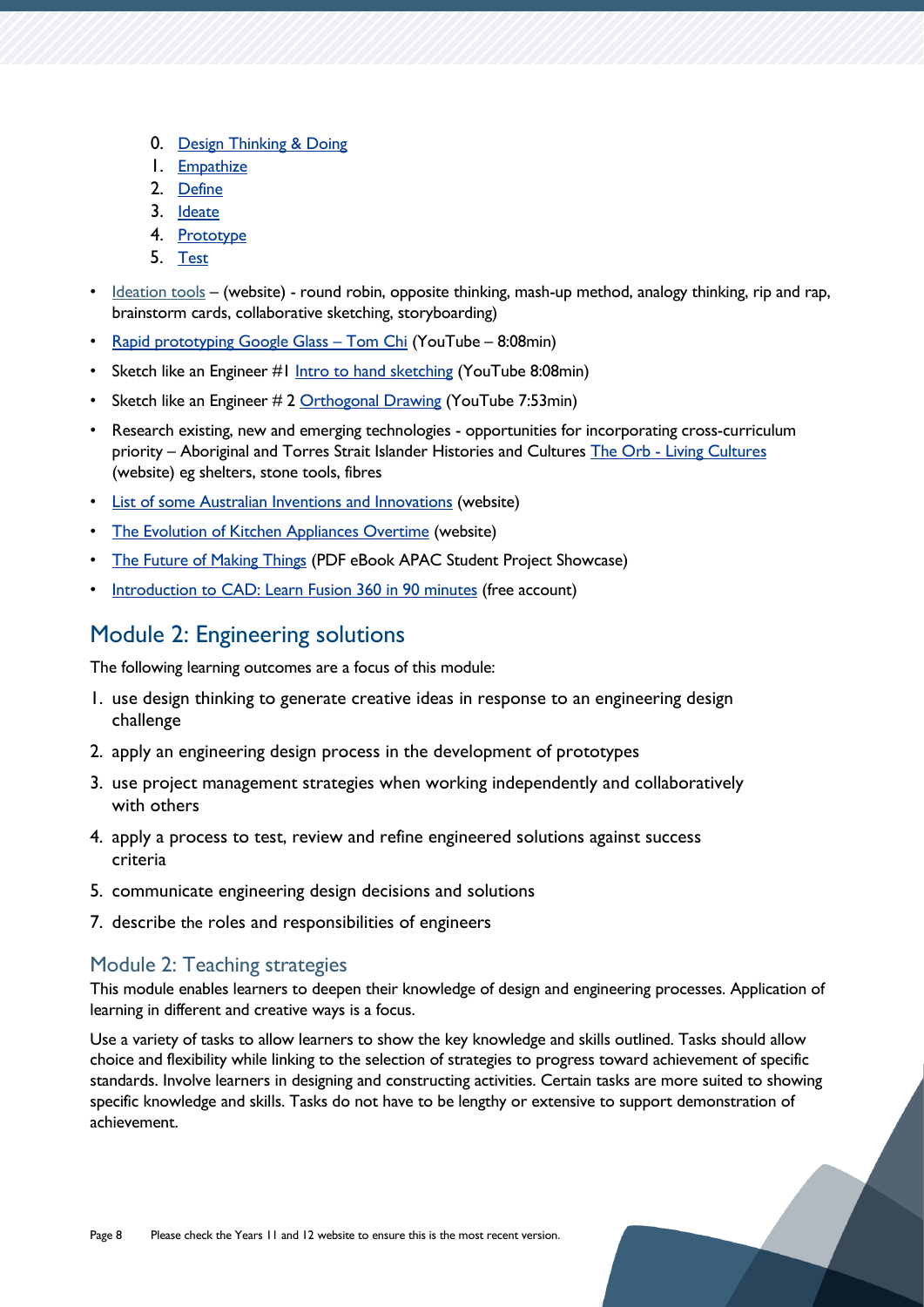Use worked examples to demonstrate to learners how to undertake a learning task and ways to progress. This can occur at different points in a learning experience (before, during and concluding). When introducing unfamiliar tools and equipment, model safe practices and maintenance procedures. Risk assessment and incident responses must be taught as appropriate to the workspaces and equipment used.

Feedback should be timely and specific and structured to support growth and achievement. It should support learners to reflect on and refine their understanding. Feedback can come from many audiences, including peers, community members and industry experts.

Work requirements for this module include:

- a poster or infographic that identifies the key characteristics of engineers, describing how they apply to the engineer's role in a particular engineering context. (eg civil engineering, software engineering).
- a learner selected engineering design project and accompanying design journal

#### Module 2: Examples of learning activities

The following learning outcomes are a focus of this module:

- 1. use design thinking to generate creative ideas in response to an engineering design challenge
- 2. apply an engineering design process in the development of prototypes
- 3. use project management strategies when working independently and collaboratively with others
- 4. apply a process to test, review and refine engineered solutions against success criteria
- 5. communicate engineering design decisions and solutions
- 7. describe the roles and responsibilities of engineers

#### The why for learners

These activities describe ways to engage and support learners to set meaningful goals and make connections.

#### Exploring engineering design

- Research what engineers do. What are their roles and responsibilities?
- Use an ideation strategy (eg mind mapping) to brainstorm solutions to a problem. For example, how could you redesign a building or product you use every day to work better for people with disabilities?
- Watch the TED Talk by Simone Giertz [Why you should make useless things](https://www.youtube.com/watch?v=c0bsKc4tiuY) (YouTube 11:58). With a partner, brainstorm your own 'useless thing'. Share with the class. Facilitate a discussion in relation to the role of failure in innovation and the innovator's mindset.

#### The what and how for learners

These learning activities describe how to help learners grasp big ideas and key understandings and organise new information. They also describe opportunities to create, transfer and deepen knowledge and understanding.

#### Project ideas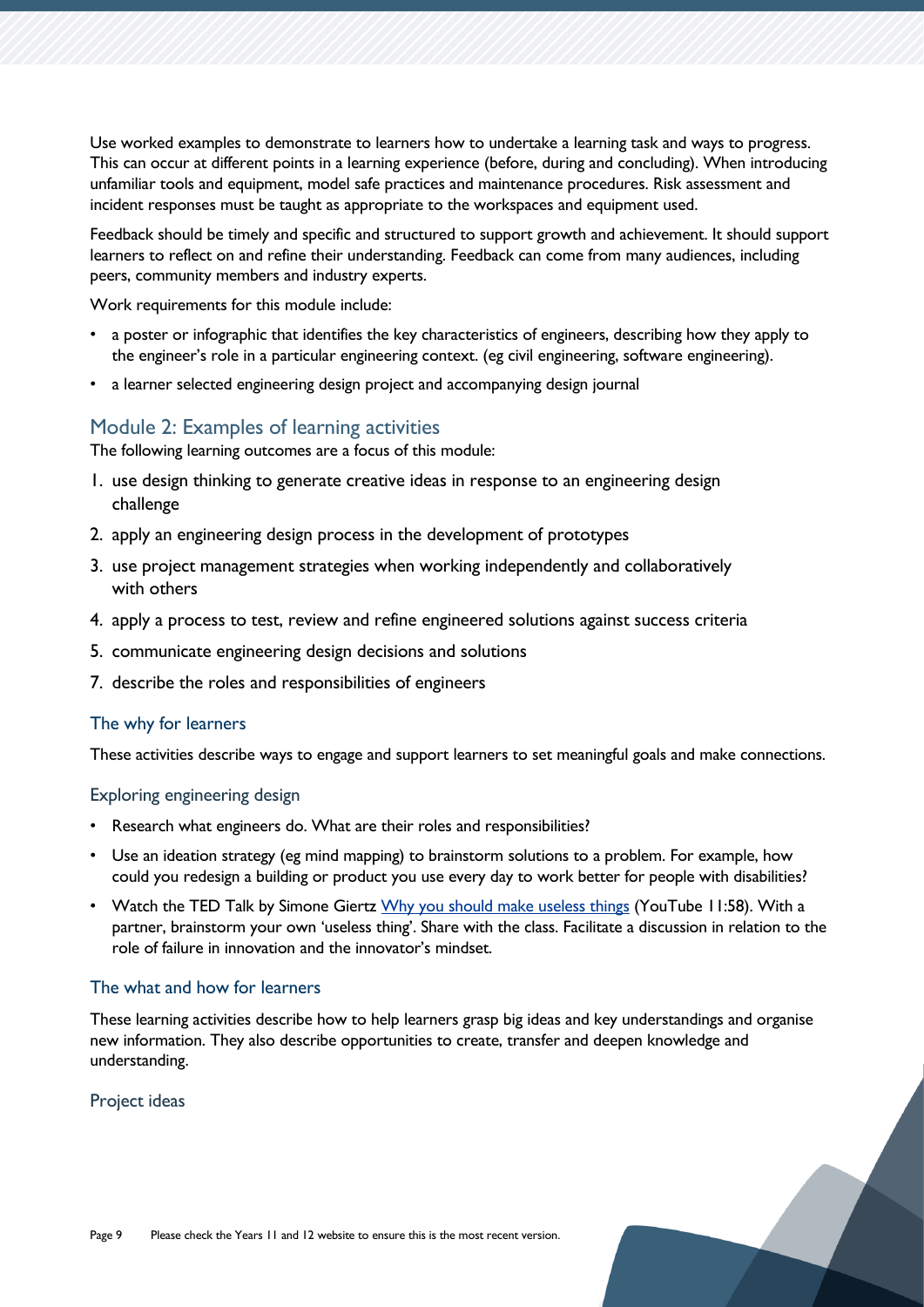- Use a micro:bit to create a prototype for a personal heart monitoring system. The system could use an accelerometer to detect the movement of the heart. It could also use a suitable sound output and an LED display to give heart rate information to the user.
- How might we reduce reliance on single-use plastic in our community? [Principles of Design Thinking](https://academy.autodesk.com/course/122979/principles-design-thinking) (Autodesk Design Academy – free account).
- Investigate, prototype and test the best wing design for a remote-controlled survey aircraft. (BP, the Science Museum and STEM Learning The Ultimate STEM Challenge).
- Design and construct a returning boomerang. Allow for the greatest flight distances relative to the accuracy of boomerang return (NASA The Great Boomerang Challenge).

#### Planning engineering design projects

- Interview a designer or engineer. Discuss clients they have provided solutions for, comparing the nature of the tasks and the methods used throughout the design process. Discuss the development of design brief details and documentation. Determine how these have influenced the designers' design process and decisions made.
- In teams, develop a design brief for the creation of an engineering solution. Identify evaluation criteria for the problem/need/opportunity/situation. Conduct research and document three different design options using annotated drawings. Using a [table \(docx -](https://www.vcaa.vic.edu.au/Documents/vce/adviceforteachers/systemseng/Designing%20a%20mechanical%20system.docx) 72.31kb), evaluate each proposed design option and determine which option best meets the design brief. Produce a work plan detailing the production of the option for the preferred solution [\(VCAA\)](https://www.vcaa.vic.edu.au/curriculum/vce/vce-study-designs/systemsengineering/advice-for-teachers/Pages/unit1-areastudy1.aspx).
- Discuss how both qualitative and quantitative data play an important role in Engineering. Discuss how both types of data can help to determine the effectiveness of the engineered solution developed.
- Conduct an experiment. For example:
	- how to make biodegradable plastic from banana peels
	- $-$  the best material to put in a sandbag to block water [during a flood](https://www.thoughtco.com/great-buildings-structures-4132948)
	- what type of paper airplane flies the fastest and stays aloft the longest?
- Compare three different products that have the same primary function. Learners develop a set of evaluation criteria to compare the function, ease of use, safety and suitability of materials. They draw conclusions and present findings using presentation software. [\(VCAA\)](https://www.vcaa.vic.edu.au/curriculum/vce/vce-study-designs/systemsengineering/advice-for-teachers/Pages/unit1-areastudy1.aspx)
- From a given product create a persona profile that identifies the user requirements. (eg a children's toy).

#### Implementing and managing engineering design projects

- Use computer-aided design (CAD) software (such as SketchUp or AutoCAD) to draft designs for parts of an engineered system. If possible, 3D print these parts and then refer to testing, modelling and the design brief to evaluate them for effectiveness. [\(VCAA\)](https://www.vcaa.vic.edu.au/curriculum/vce/vce-study-designs/systemsengineering/advice-for-teachers/Pages/unit1-areastudy1.aspx).
- Use a Gantt chart to map the stages of a production plan in a sequence of steps or operations. Some free online Gantt chart templates are GanttProject and TeamGantt.
- Discuss, as a class, why testing is important to the engineering design process. Design and carry out a testing procedure. Guide learners through how to prepare a report to explain the probable reasons for a performance problem, failure or breakage in an engineering system. Watch the NASA YouTube clip entitled ['Repeatability'](https://www.youtube.com/watch?v=-2Az1KDn-YM) before discussing the importance of conducting tests several times to replicate results (adapted from [\(VCAA\)](https://www.vcaa.vic.edu.au/curriculum/vce/vce-study-designs/systemsengineering/advice-for-teachers/Pages/unit1-areastudy1.aspx).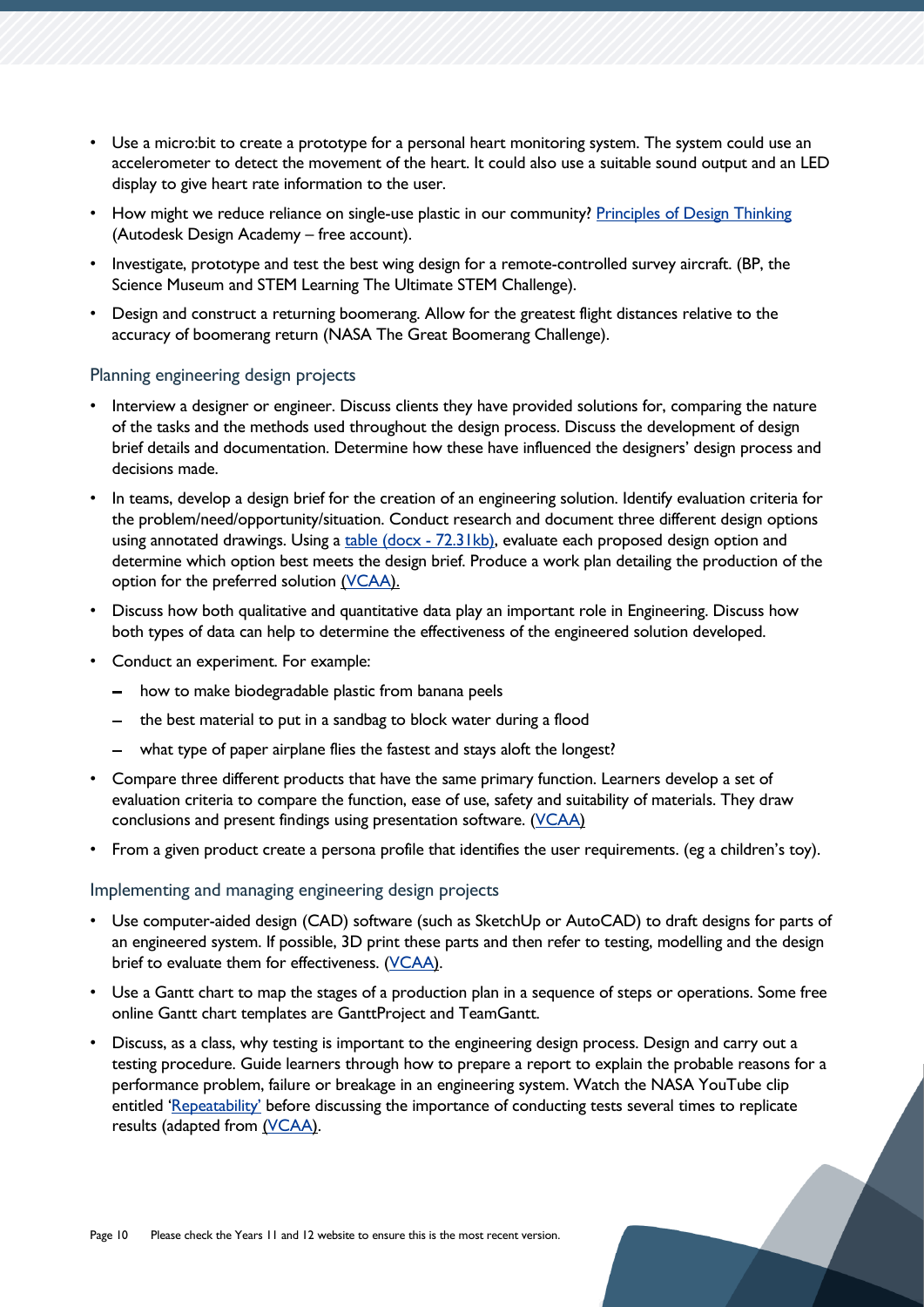• Produce a 30 second video at the end of each lesson reflecting on team dynamics, things that went well, problems, etc.

#### Engagement with the engineering profession

- Take part in opportunities for work exposure such as industry career days, presentations from industry professionals, mentorship, industry developed competitions or design challenges.
- The following are examples of approaches to delivery which could enhance understanding of the vocational importance of engineering design [\(WJEC Level 1/2 Award in Engineering\)](https://www.eduqas.co.uk/media/c52b0bg0/wjec-level-1-2-award-in-engineering-spec-from-2013-e-051218.pdf):
	- A health care facility supporting people with Parkinson's disease is looking for a design solution for a computer keyboard. Learners meet with representatives to discuss requirements and design a solution. They present their ideas with sketches and a 'mock-up' to potential users for feedback.
	- As a result of feedback from customers, a retailer is introducing a new product range for its camping department. It has asked for a table and set of four chairs to that can be stored in a box the size of a microwave. Learners visit the retailer to investigate the existing range of products. They then present their ideas to the retailer.

#### Module 2: Focus area guidance

#### Exposure to professional practice

- respond to and create engineering design briefs
- manage projects (including identifying objectives, setting targets and timescales, managing resources and carrying out risk assessment)
- understand and apply professional standards such as ethical conduct, safe work practices and fundamental principles of intellectual property rights and protection
- investigate roles and responsibilities of engineers.

#### Ideation, research, discovery, and integrated learning

• design thinking and engineering design processes.

#### Production and sharing replicating professional paradigm

- communicate with purpose
- assess and develop engineered solutions
- collaborate
- use a design journal
- produce engineering reports.

#### Module 2: Recommended resources

- [10 Useful Approaches for Formative Assessment](https://blog.futurefocusedlearning.net/hs-fs/hubfs/FFL-formative-assesment-infographic.jpg?width=2000&name=FFL-formative-assesment-infographic.jpg) (image)
- ATLASSIAN [Team Playbook](https://www.atlassian.com/team-playbook/plays) (website free workshop resources eg agile teams, elevator pitch, disruptive brainstorming, customer journey map, decision making framework, empathy mapping, inclusive meetings, learning circle, project poster, roles and responsibilities, retrospective)
	- [Design Brief](https://www.youtube.com/watch?v=xeCgn9nTsOI) (YouTube 3:33min)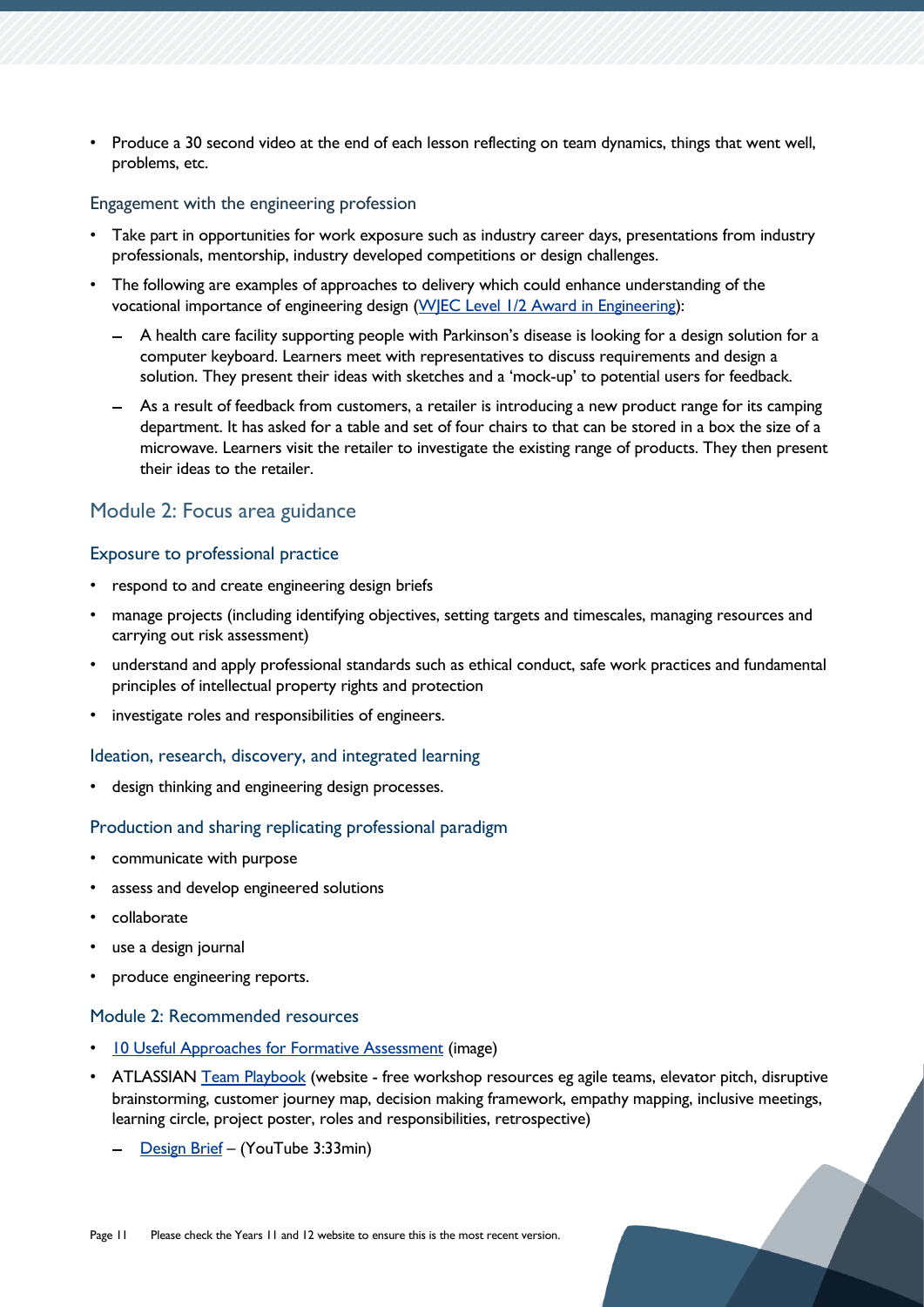- *Working in …* series (Clips from Australia's Science Channel StarPortal)
	- [Robotics and Engineering](https://education.australiascience.tv/working-in-robotics-and-engineering-engineer/)  Engineer
	- [Robotics and Engineering](https://education.australiascience.tv/working-in-robotics-engineering-project-engineer/)  Project Engineer
	- [Robotics and Engineering](https://education.australiascience.tv/working-in-robotics-engineering-systems-engineer/)  Systems Engineer
	- [Robotics and Engineering](https://education.australiascience.tv/working-in-robotics-engineering-development-engineer/)  Development Engineer
	- [Robotics and Engineering](https://education.australiascience.tv/working-in-robotics-engineering-civil-engineer/)  Civil Engineer
	- [Robotics and Engineering](https://education.australiascience.tv/working-in-robotics-engineering-robotic-engineer/)  Robotic Engineer
	- Robotics and Engineering [Biotechnician and Chemical Engineer](https://education.australiascience.tv/working-in-robotics-engineering-biotechnician-chemical-engineer/)
- **[Indigenous Engineers Group](https://www.engineersaustralia.org.au/Diversity-and-Inclusion/Indigenous-Engineers-Group) (website)**
- [Stories of Indigenous Engineering](https://ewb.org.au/stories-of-indigenous-engineering/) (website Engineers Without Boarders Australia)
- [Engineering Design Project Guide](https://www.sciencebuddies.org/science-fair-projects/engineering-design-process-guide) (website)
- Design Problem Statements [What They Are and How to Frame Them](https://www.toptal.com/designers/product-design/design-problem-statement) (website)
- [Ideas for Engineering Science Fair Projects](https://www.thoughtco.com/engineering-science-fair-project-ideas-609039) (online article)
- [Engineering Solutions to Freshwater Problems](https://www.nationalgeographic.org/activity/engineering-solutions-freshwater-problems/) (website)
- **[Scale drawing Khan Academy](https://www.khanacademy.org/math/cc-seventh-grade-math/cc-7th-geometry/cc-7th-scale-drawings/v/constructing-scale-drawings) (website)**
- [Interpreting a scale drawing Khan Academy](https://www.khanacademy.org/math/cc-seventh-grade-math/cc-7th-geometry/cc-7th-scale-drawings/v/scale-drawings-example) (website)
- [7 Everyday Items Transformed into Life Changing Innovations](https://www.goodnet.org/articles/7-examples-everyday-items-transformed-into-extraordinary-life-changing-innovations-list) (website)
- [Pathways for a career in Space](https://www.industry.gov.au/australian-space-discovery-centre/pathways-for-a-career-in-space) (website Australian Space Discovery Centre)
- [Biomimicry](https://youthchallenge.biomimicry.org/en/page/curriculum-page-en) (website Biomimicry Institute)
- [Youth Challenge Design Brief](https://s3.amazonaws.com/skipsolabs_biomimicry-students-competition/uploads/content/fc6284a38eae80b9ec7017a3164b86b04c629264.pdf) (PDF)
- [Code of Ethics and Guidelines on Professional Conduct](https://www.engineersaustralia.org.au/sites/default/files/resource-files/2020-02/828145%20Code%20of%20Ethics%202020%20D.pdf) (website Engineers Australia)
- **[Stage 1 Competency Standard for Professional Engineer](https://www.engineersaustralia.org.au/sites/default/files/2019-11/Stage1_Competency_Standards.pdf) (website Engineers Australia)**
- Competitions supported and run by industry, non-profit organisations, governments and universities e.g. [National STEM Competitions](https://www.dese.gov.au/australian-curriculum/national-stem-education-resources-toolkit/i-want-know-about-stem-education/different-kinds-stem-education-initiatives/competitions) (website) [Science and Engineering Investigation Awards](https://www.utas.edu.au/seia) (website)

## <span id="page-11-0"></span>Module 3: Negotiated projects(s)

The following learning outcomes are a focus of this module:

- 2. use design thinking to generate creative ideas in response to an engineering design challenge
- 3. apply an engineering design process in the development of prototypes
- 4. use project management strategies when working independently and collaboratively with others
- 5. apply a process to test, review and refine engineered solutions against success criteria
- 6. communicate engineering design decisions and solutions
- 8. explain how engineering solutions are utilised and their impact on society.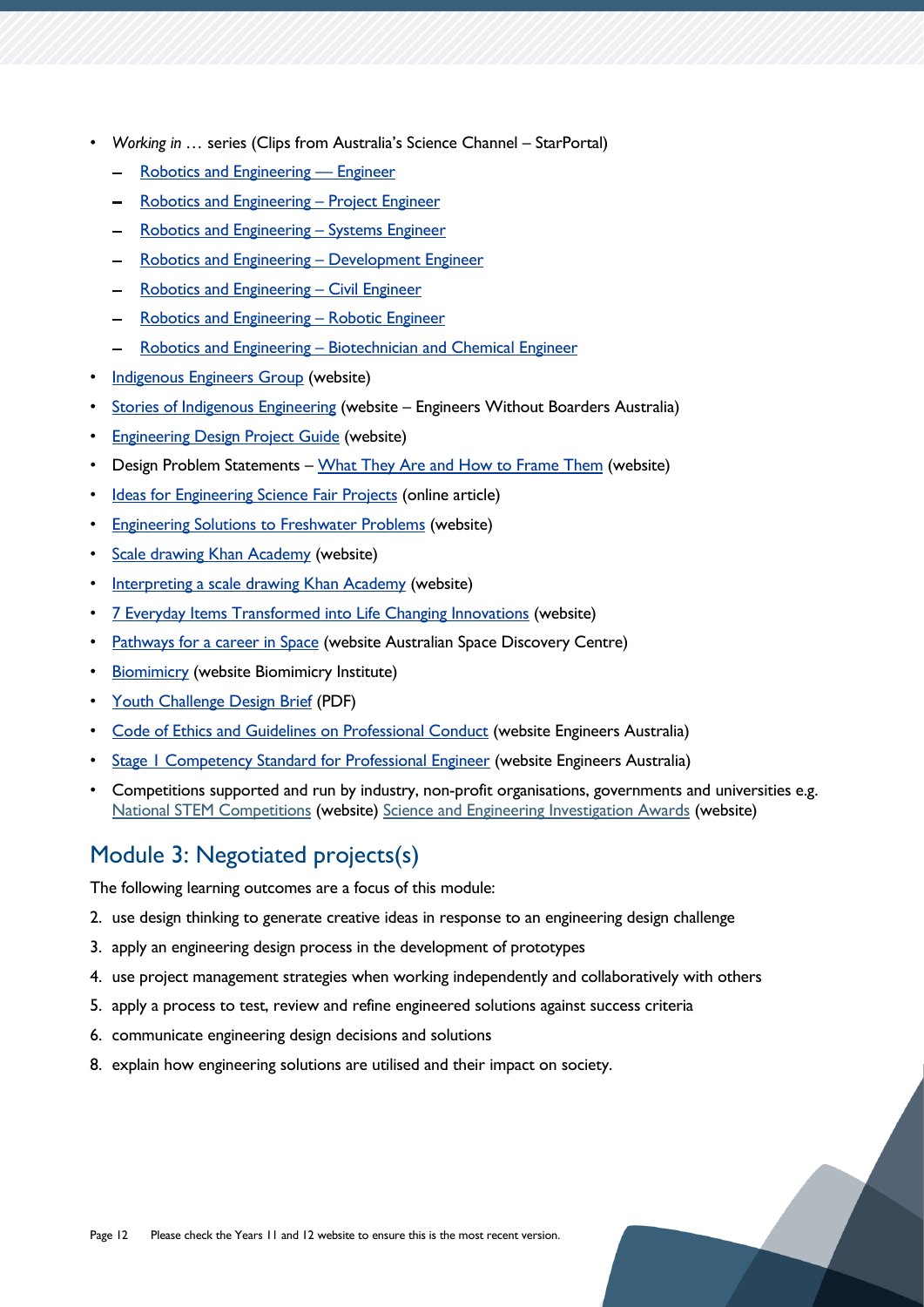### Module 3: Teaching strategies

Having completed the previous two modules, learners will now propose a final engineering design project. They will conduct their own research, design and construct a prototype and then perform an evaluation of their final product.

Providers should develop protocols with learners to guide sharing, collaboration, construction and co-agency.

Learning is learner directed and the teacher is a guide and facilitator. Direct instruction may be needed to develop technical skills, reduce project fatigue or to bridge a knowledge gap. This may include optional workshops, curated resources, pre-recorded tutorials, class discussions or guided experiments.

Ongoing feedback and reflection on learning will be crucial to guide learners. Teachers support learners to self-regulate, build resilience to overcome challenges and help progression. Use effective questioning to probe learners' thinking. Provide prompts to generate explanation, exploration and justification of choices. Develop connections between prior learning and new knowledge, challenge misconceptions and provide stimulus for further investigation.

Work requirements for this module include:

• Negotiated engineering design project

Documentation, in a production diary, of the process learners have followed is essential. Presentation of the production diary as a design folio, must include:

- Problem identification and analysis
- Project plan
- Iterative testing plans and implementation
- Where the engineering solution could be used in society, its impacts, and how those impacts are managed.
- This is to be presented in an appropriate format that includes:
	- evidence of design development sketching
	- annotated photos of production process
	- documentation of testing processes.  $\mathbf{y}$

#### Module 3: Examples of learning activities

#### The why for learners

These activities describe ways to engage and support learners to set meaningful goals and make connections.

#### Engagement through authentic design briefs and challenges

Learners may identify and negotiate their own projects or develop ideas based on a choice of problem statements or design briefs.

Example Problems and Solutions (providing guidance around size and scale of problems and solutions) are available in the Engineering Design Microsoft Teams channel.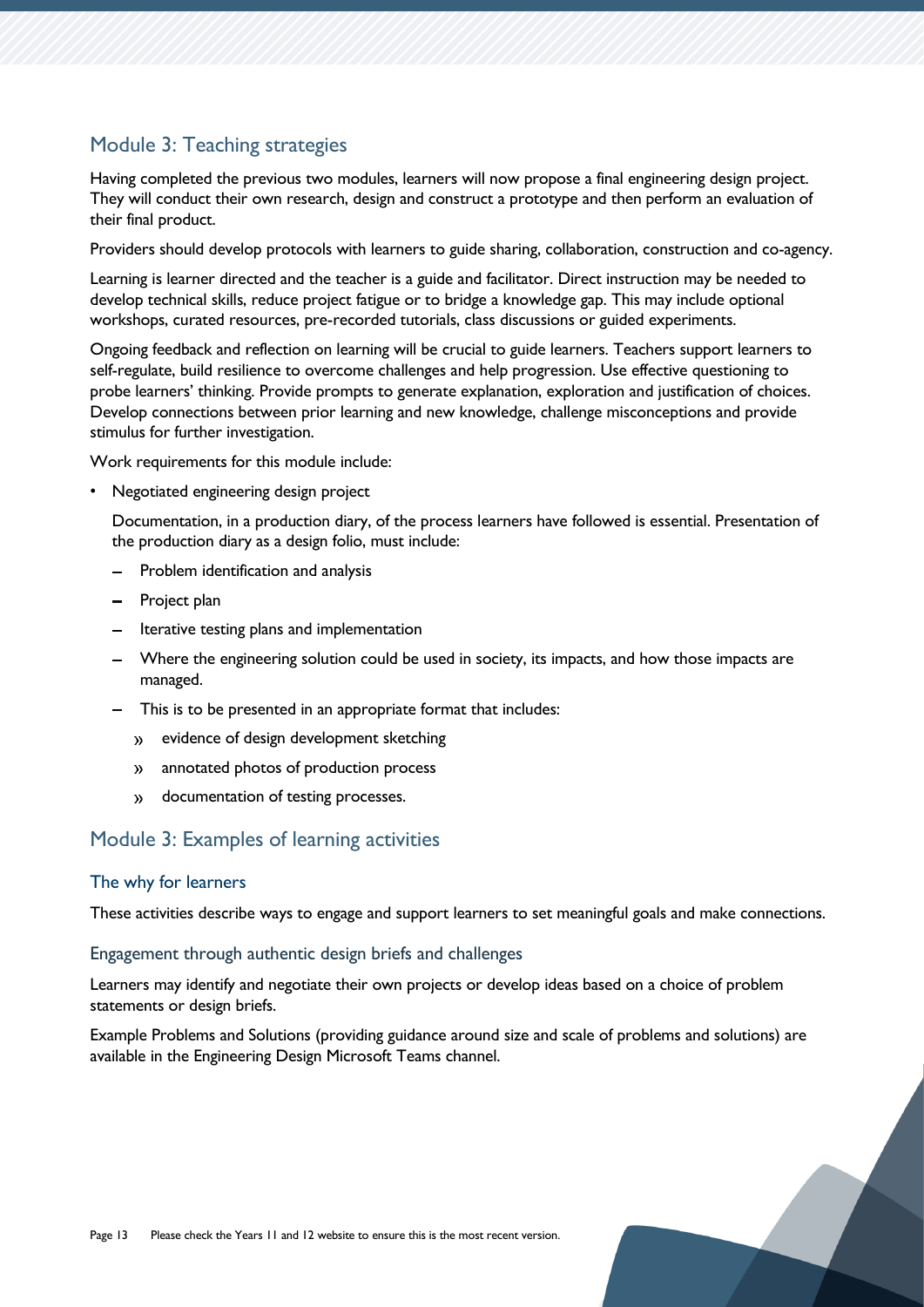#### The what and how for learners

These learning activities describe how to help learners grasp big ideas and key understandings and organise new information. They also describe opportunities to create, transfer and deepen knowledge and understanding.

#### Design thinking and engineering design processes

Learners extend and apply knowledge and understanding within an engineering design project of interest. With guidance and oversight, learners may collaborate with:

- others in the class
- community projects
- industry professionals
- not for profit organisations.

#### Unpacking ethical, cultural, economic and environmental issues

| <b>Issue</b>   | Examples of opportunities for developing an understanding of the issue                                                                                                                                                                  |
|----------------|-----------------------------------------------------------------------------------------------------------------------------------------------------------------------------------------------------------------------------------------|
| <b>Ethical</b> | The implications of unregulated labour markets and fair-trade suppliers.<br>٠                                                                                                                                                           |
|                | The effect of engineering on people's quality of life and the impact of manufacturing<br>$\bullet$<br>processes.                                                                                                                        |
| Cultural       | Investigate how engineering contributes to cultural development and a technological<br>$\bullet$<br>future.                                                                                                                             |
|                | How cultural awareness of their audience may impact communication.<br>$\bullet$                                                                                                                                                         |
| Economic       | Making informed decisions about the choice, implementation, and use of materials in<br>$\bullet$<br>engineered products. For example, consideration of cost and the efficient<br>management of money and resources.                     |
| Environmental  | How changes in working practices, due to developments in engineered products,<br>$\bullet$<br>impact the environment. For example, globalization of manufacturing, reduction in<br>carbon emissions due to improved production methods. |
|                | Explore the effect on natural resources in the creation of engineered products<br>$\bullet$<br>used. For example, the environmental impact of digital devices and their use,<br>deployment and eventual recycling and disposal.         |

Adapted from [Cambridge Nationals Level 1/2 Engineering Design Specification](https://www.ocr.org.uk/Images/150704-specification.pdf)

#### Project and problem-based learning

• Collaborative Projects - Use online platforms to enable all group members (and teacher) have access to all research, planning, inputs. This is to minimise the impact of individual absences on the project's progress.

#### Communication and presentation skills

- Watch TED's [We can help you master public speaking](https://www.bing.com/videos/search?view=detail&mid=D7D97C5D63996EA829BED7D97C5D63996EA829BE&q=ted%20ed%20public%20speaking&shtp=GetUrl&shid=9a544219-0394-41d0-9790-9d4147661e53&shtk=V2UgY2FuIGhlbHAgeW91IG1hc3RlciBwdWJsaWMgc3BlYWtpbmcgLSBDaHJpcyBBbmRlcnNvbg%3D%3D&shdk=SG93IGNhbiB5b3UgbWFrZSB5b3VyIHZvaWNlIGhlYXJkIGluIGEgbm9pc3kgd29ybGQ%2FIFRoZSBrZXkgaXMgcHVibGljIHNwZWFraW5nIGFuZCBwcmVzZW50YXRpb24gbGl0ZXJhY3ksIGFuZCB3ZSBjYW4gaGVscDogaHR0cDovL2JpdC5seS9UTUNQU0FwcCAtLSBTdG9yeXRlbGxpbmcgaXMgYW4gYW5jaWVudCBhcnQ7IGFzIGh1bWFucyBkZXZlbG9wZWQgbGFuZ3VhZ2UgYW5kIGN1bHR1cmUsIHdlIGxlYXJuZWQgdG8gc2hhcmUgb3VyIHN0b3JpZXMsIHRob3VnaHRzLCBhbmQgZHJlYW1zLiBBbmQgdGhhdCBzdG9yeXRlbGxpbmcgZXZvbHZlZCBpbnRvIHB1YmxpYyBzcGVha2luZywgYW5kIG91ciBhdWRpZW5jZSAuLi4%3D&shhk=Q7O8C6DEc29mC61RPoocT5zY5aj%2BErSf4fgH9xwuLkU%3D&form=VDSHOT&shth=OVP.kl0VDZ3b-NE1lhE_47TOywHgFo) \ Chris Anderson (YouTube 4:29) and facilitate a class discussion.
- In a lesson, hold an elevator pitch workshop. Provide to learners a client brief/scenario and, in small groups, workshop a project idea. At the end of the lesson, groups pitch a project idea in the time it takes to ride an elevator.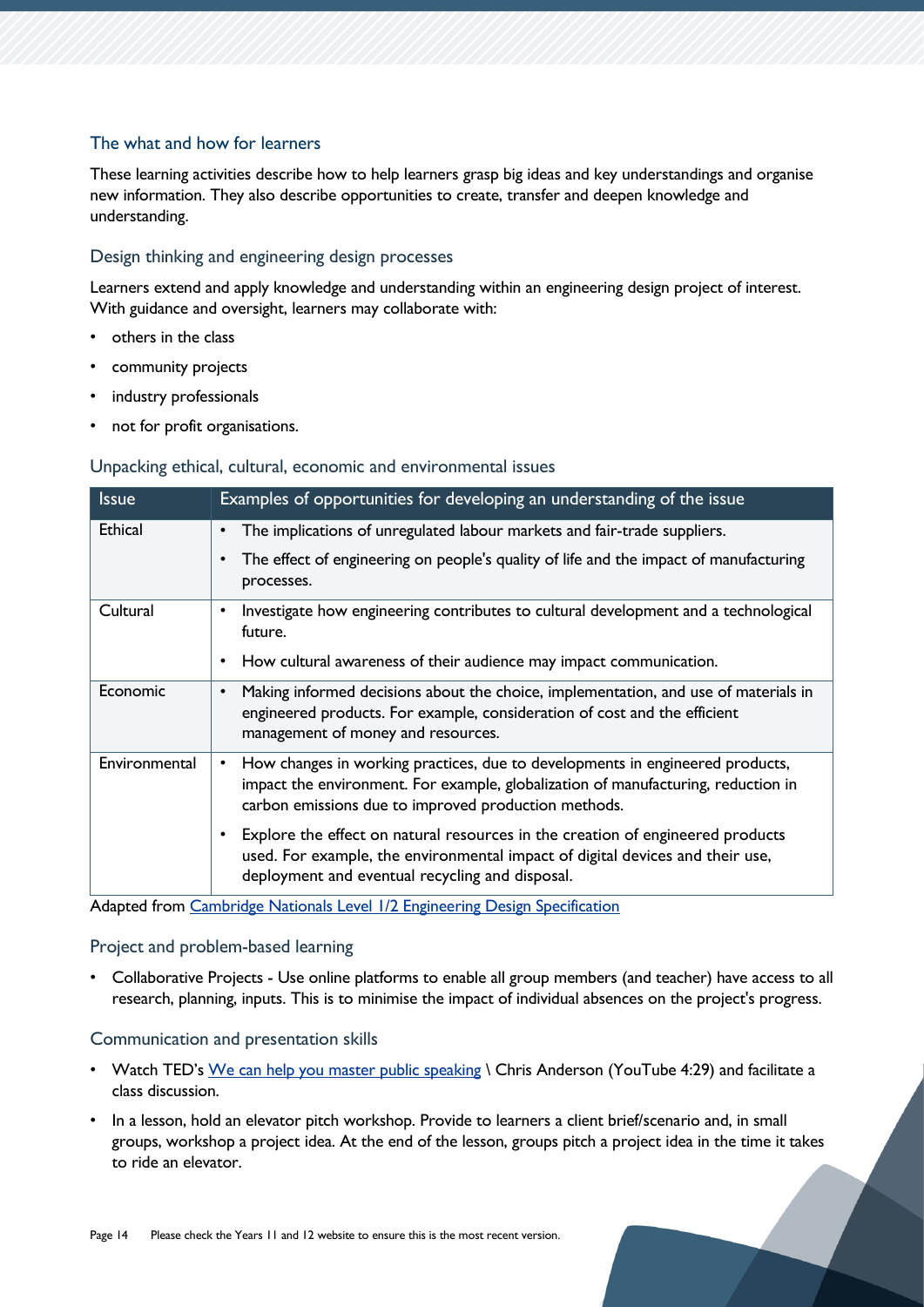### Module 3: Focus area guidance

#### Exposure to professional practice

- develop an engineering design brief
- manage projects
- consider the needs of the present with the needs of future generations.

#### Ideation, research, discovery, and integrated learning

• design thinking and engineering design processes.

#### Production and sharing replicating professional paradigm

- communicate with purpose
- appraise, design and create engineered solutions
- collaborate
- produce an engineering design report.

#### Examples of learning activities

- Students identify and investigate design needs. They research and assess existing products to gain an understanding of how others have:
	- resolved similar problems
	- identified needs and opportunities

Learners then prepare a design brief that establishes the requirements of a product that they design and make.

- Document a daily work log/time sheet including record of production with photographs of each stage of the production.
- Test and evaluate your finished product by responding to evaluation questions.

#### Module 3: Recommended resources

- Victorian Department of Education and Training Literacy Teaching Toolkit Extended writing piece:  $\underline{A}$ [design brief](https://www.education.vic.gov.au/school/teachers/teachingresources/discipline/english/literacy/Pages/design-and-technologiproblem%20statement%20vses-putting-it-together.aspx) (website)
- [Clean Energy Council](https://www.cleanenergycouncil.org.au/resources/technologies)  Technologies (website)
- [Engineering a Sustainable World](file:///C:/Users/belinda.brannam/Downloads/EngineeringToolkit.pdf) Educator Toolkit (PDF)
- [What is PBL?](https://www.pblworks.org/what-is-pbl) (website)
- [Direct instruction is still necessary in a PBL classroom](https://spencerauthor.com/direct-instruction-pbl/) (website)
- [What growth, innovation and collaborative mindsets look like for students and teachers](https://www.gettingsmart.com/2015/09/17/what-growth-innovation-and-collaborative-mindsets-look-like-for-students-and-teachers/) (website)
- [Guide for giving a group presentation](https://virtualspeech.com/blog/guide-for-giving-group-presentation) (website)
- [Communicating Your Project Results with Professional Posters](https://www.teachengineering.org/activities/view/cub_airquality_lesson01_activity5) (website)
- The change-[maker's guide to pitching](https://www.atlassian.com/blog/productivity/how-to-pitch-project-ideas-at-work) your project idea (Online article)
- [Teacher guidance during science investigations and engineering design](https://www.nap.edu/resource/25216/interactive/assets/teacherguidance-print.pdf) (PDF poster)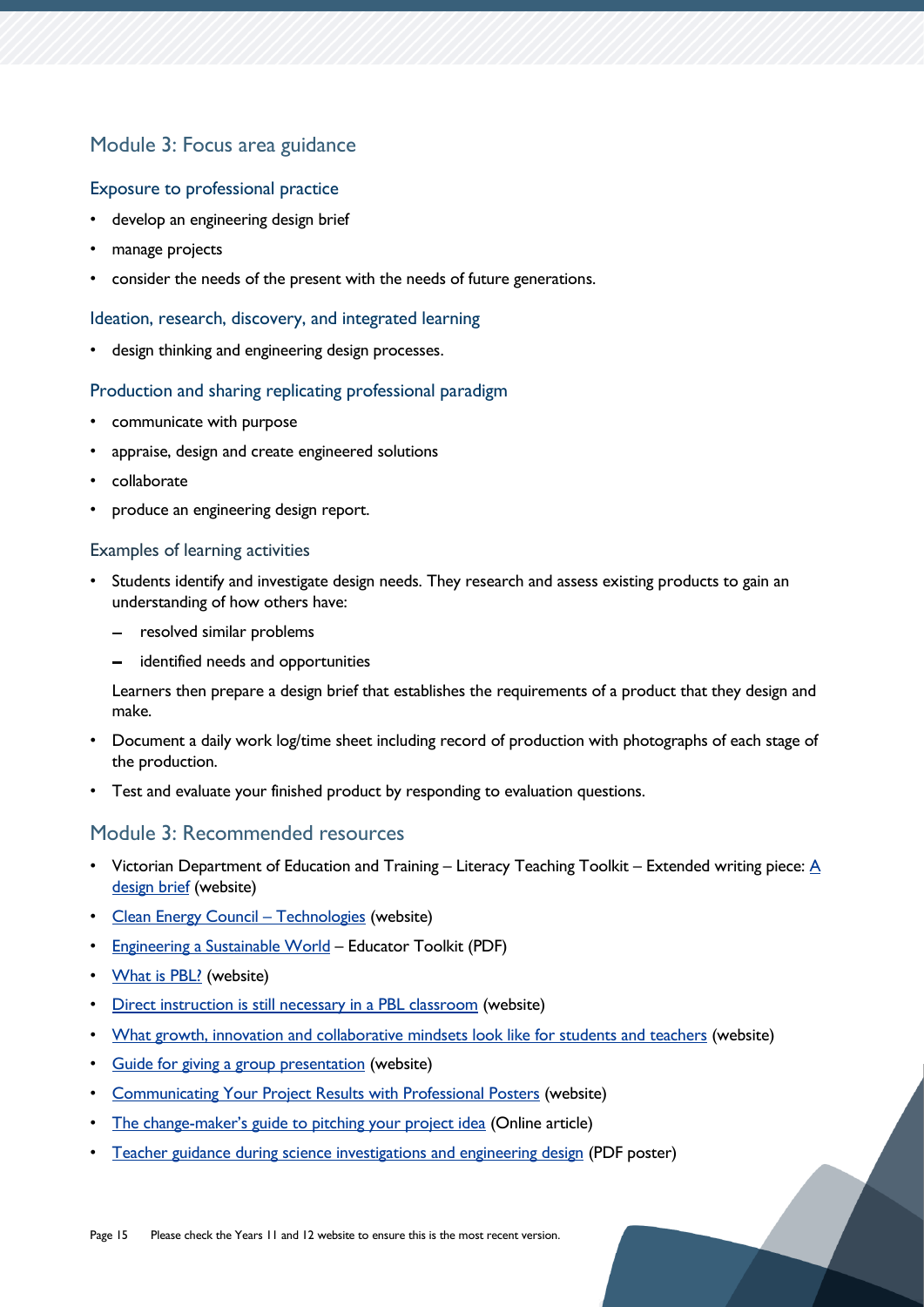- [STEM Lessons From Space: Engineering](https://www.nasa.gov/audience/foreducators/stem-on-station/engineering.html) (website NASA)
- [STELR Modules](https://stelr.org.au/stelr-modules/) (website ready-to-use STEM resource)

## <span id="page-15-0"></span>Supporting learner responses

The work requirements outlined in the course document describe the fundamental assessment evidence. Inclusion of other tasks may support and enhance learning. Learning activities aim to support and enrich understanding and achievement of the learning outcomes. Possible strategies to support learner responses to work requirements are provided.

### <span id="page-15-1"></span>Module 1: Research task - existing, new, and emerging technologies

#### **Context**

Investigation of the impacts of existing, new, and emerging technologies, for example, the development of the mobile phone.

Produce a report – written, oral or multimodal.

#### Relevant learning outcomes

- 3. use project management strategies when working independently and collaboratively with others
- 4. communicate engineering design decisions and solutions
- 5. describe the impact of existing, new, and emerging technologies on people and engineering practice

#### **Scaffolding**

- provide a selection of technologies for learners to choose from
- provide some websites as jump off points
- provide graphic organisers and model how to use them (eg a flow chart)
- explicitly teach how to use the internet for research including referencing. A teacher librarian may be able to support this by running a session on researching and academic integrity.

## <span id="page-15-2"></span>Module 1: Engineering design challenge

#### **Context**

The Engineering Design Challenge supports learners to develop an understanding of effective teams and how individuals contribute to team success. They will also develop skills in project management within specific constraints such as resource and time.

Learners will document their experiences using a production diary. They will capture their design process including ideation, sketching and annotated photos.

Learners will present a response detailing their design process journey and produce an individual reflection on teamwork and project management.

#### Relevant learning outcomes

1. use design thinking to generate creative ideas in response to an engineering design challenge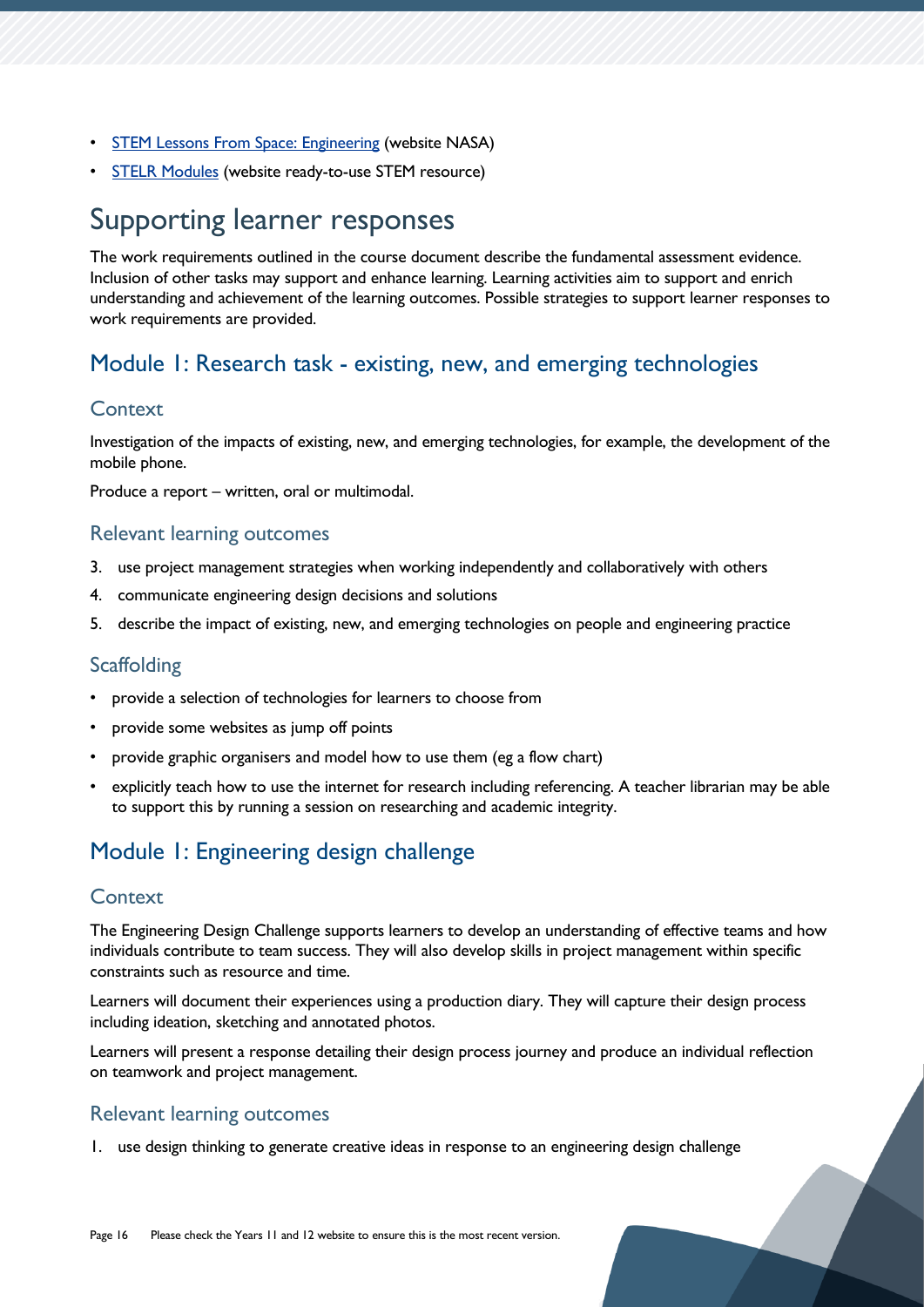- 2. apply an engineering design process in the development of prototypes
- 3. use project management strategies when working independently and collaboratively with others
- 4. apply an engineering design process to test, review and refine engineered solutions against success criteria
- 5. communicate engineering design decisions and solutions
- 6. describe the impact of existing, new, and emerging technologies on people and engineering practice.

#### **Scaffolding**

- develop design briefs and challenges that are guided by learner interest within the engineering context(s) chosen by the provider
- breakdown challenge into smaller parts
- provide a template for learners to document their design process
- provide templates and exemplars for project management
- explicitly teach the language of cognition and metacognition
- provide opportunities for learners to engage in feedback with their peers.

## <span id="page-16-0"></span>Module 2: Roles and responsibilities of engineers

#### **Context**

Identify the key characteristics of engineers, describe how these characteristics apply to the engineer's role in a particular engineering context (eg civil engineering, software engineering).

Produce a poster or infographic.

#### Relevant learning outcomes

- 3. use project management strategies when working independently and collaboratively with others
- 5. communicate engineering design decisions and solutions
- 7. describe the roles and responsibilities of engineers.

#### **Scaffolding**

- engage speakers to talk about engineering careers
- provide a list of useful websites
- provide material for exploration such as the [Careers in STEM magazine](https://careerswithstem.com.au/read-it-here/#gsc.tab=0)
- provide a poster template
- provide hints and tips for creating an info graphic in Word or PowerPoint

## <span id="page-16-1"></span>Module 2: Learner-selected engineering design project

#### **Context**

Learners keep a journal to document the engineering design process as they develop their solution. Elements include: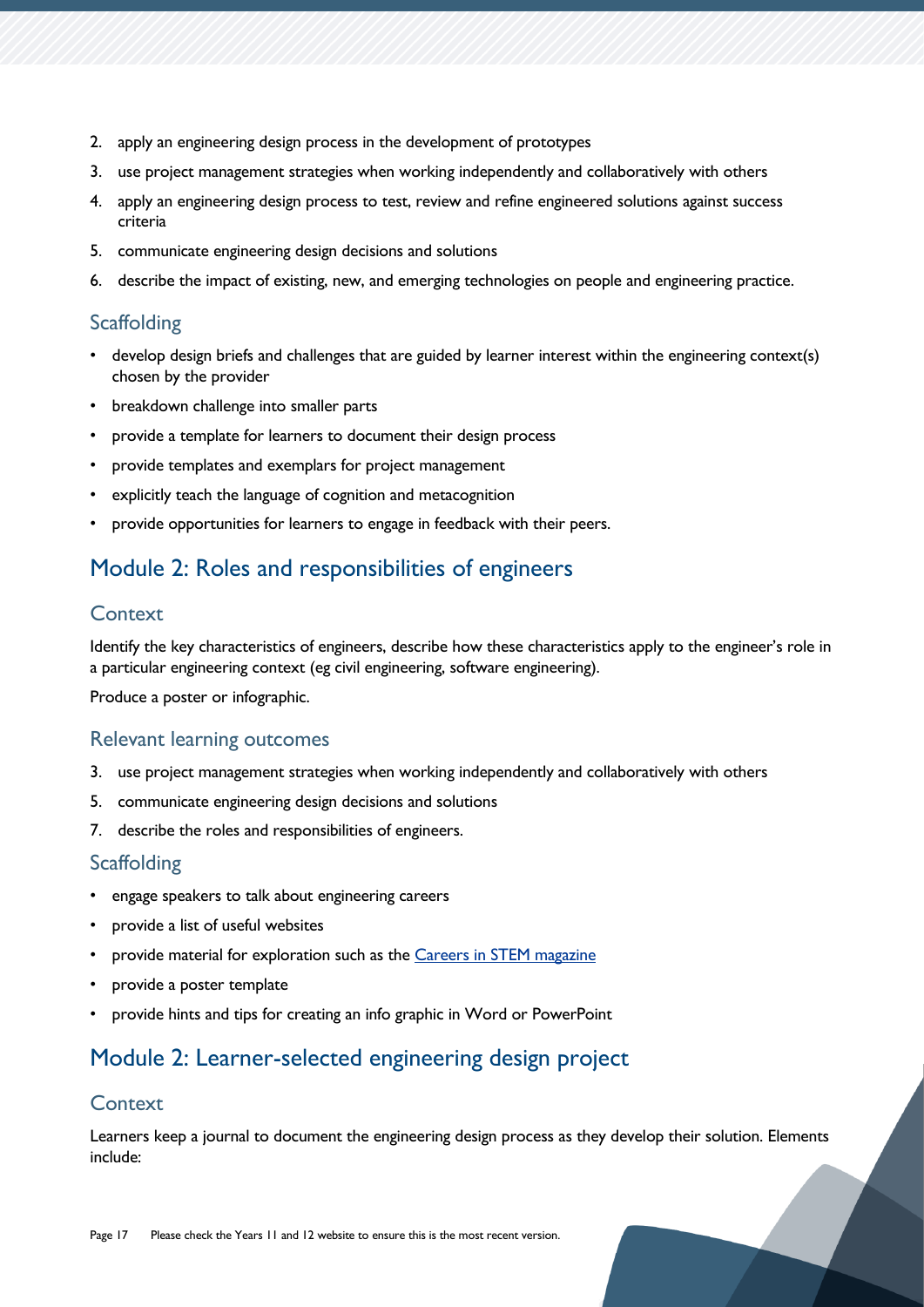- a description of the science, technology, and mathematics used to explain the key function of the engineering solution. Using scientific symbols, diagrams, and formula where appropriate.
- a plan to collect data to assess the solution
- data collected and represented to enable interpretation
- reasoned conclusions made from the testing process. Scientific, technological, and mathematical theory and the data collected should be evident.
- identification of relevant professional standards and the role of enterprise

This process will form an inquiry cycle where the application of science, technology and mathematics used informs choices. This includes data collection, and refinements made through an iterative process. The completed diary entries reflect this process and document when the learner's engineering systems do and do not behave as expected.

#### Relevant learning outcomes

- 1. use design thinking to generate creative ideas in response to an engineering design challenge
- 2. apply an engineering design process in the development of prototypes
- 3. use project management strategies when working independently and collaboratively with others
- 4. apply an engineering design process to test, review and refine engineered solutions against success criteria
- 5. communicate engineering design decisions and solutions
- 7. describe the roles and responsibilities of engineers

#### **Scaffolding**

- activate prior knowledge (questioning, K-W-L chart, etc)
- structure lessons to ensure learners clearly understand expectations and can confidently complete the activities required to work toward completing their project
- provide timely feedback and promote reflection and self-assessment
- enable opportunities for peer-to-peer feedback and time for learners to reflect and act upon feedback
- support effective group work with project management tools
- embed assessment throughout the project (strategies could include exit tickets, 30 second video snap shots submitted via a LMS (Learning Management System) each lesson, message board discussions, strategic questioning, one-minute papers)

## <span id="page-17-0"></span>Module 3: Negotiated engineering design project

#### **Context**

Design and production of an engineered solution to a specified project brief as provided by the teacher.

The process that learners have followed must be documented in a production diary. The production diary must be presented as a design folio, including:

- Problem identification and analysis
	- $-$  clear statement identifying the problem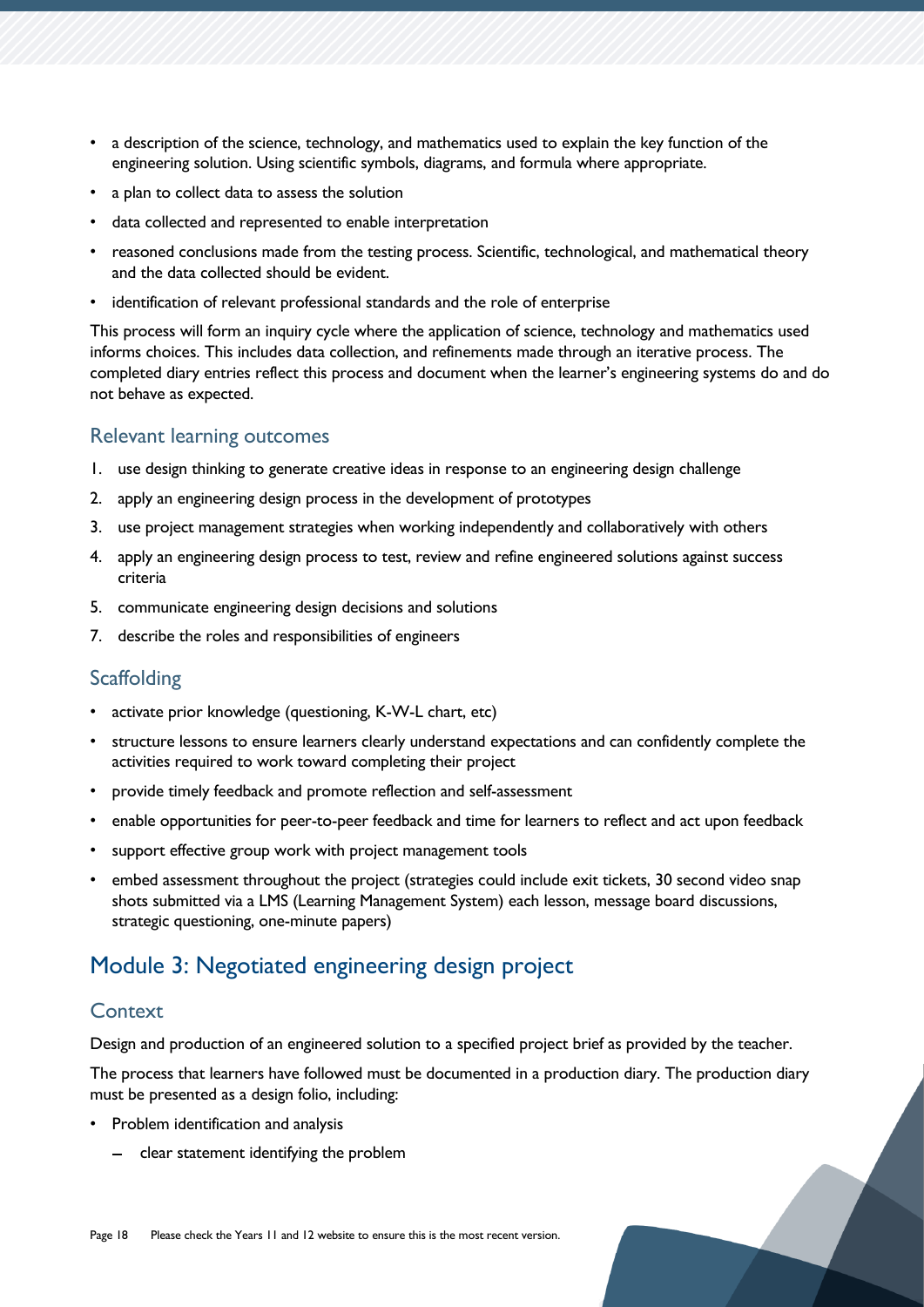- in depth analysis of the problem including:
- identification of stake holders
- identification of existing solutions
- Project plan including:
	- projected timeline
	- initial designs and thoughts on a new solution
	- prototype and appropriate documentation
	- analysis of chosen design
	- identification of flaws in design
	- suggested improvements given ideal circumstances.
- Iterative testing plans and implementation
	- $\overline{\phantom{0}}$ documenting each step of each cycle of the Engineering Inquiry Cycle.

This is to be presented in an appropriate format including evidence of design development sketching and annotated photos of production process and documentation of testing processes.

#### Relevant learning outcomes

- 1. use design thinking to generate creative ideas in response to an engineering design challenge
- 2. apply an engineering design process in the development of prototypes
- 3. use project management strategies when working independently and collaboratively with others
- 4. apply an engineering design process to test, review and refine engineered solutions against success criteria
- 5. communicate engineering design decisions and solutions
- 8. explain how engineering solutions are utilised and their impact on society

### **Scaffolding**

Selection of appropriate scaffolding will depend on the selected projects and the needs of the learners.

- Ensure negotiated projects connect to learner interest
- Make graphic organisers/mind maps available
- Use exemplars and rubric to model expectations
- Create opportunities for learner conversation/discussion
- Provide ongoing feedback throughout the project

## <span id="page-18-0"></span>Additional support resources<sup>2</sup>

**[Course Document](https://www.tasc.tas.gov.au/students/courses/technologies/edn215122/)** 

<sup>&</sup>lt;sup>2</sup> All resources cited were accessed and checked for accuracy and appropriateness of content in November 2021.